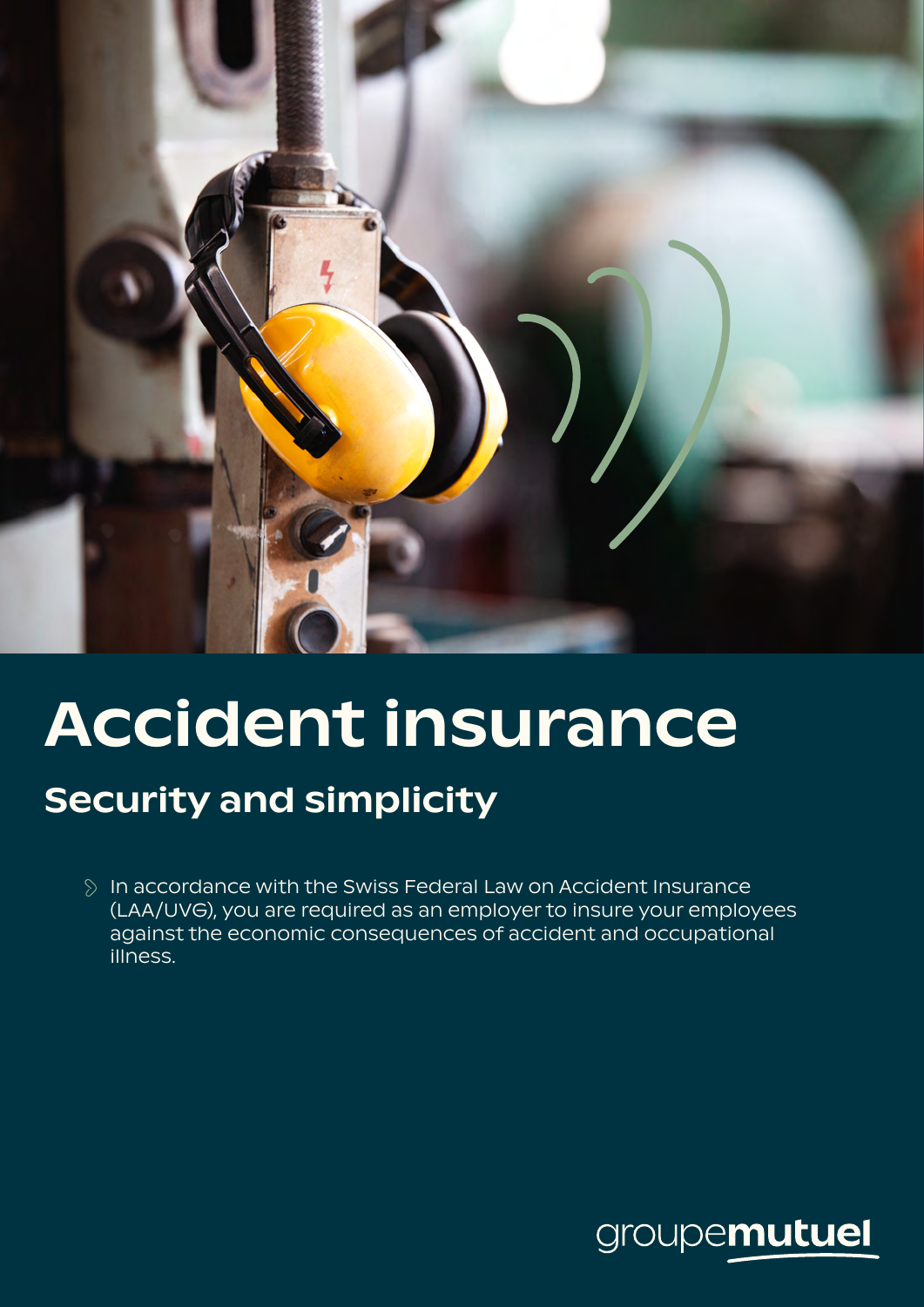We offer a wide range of solutions including both compulsory insurance as defined by law (LAA/UVG accident insurance) and enhanced customised insurance (supplemental to the LAA/UVG).

 $\sigma_{\rm c}$  Daily allowance Coverage of 80% of the salary, from the 3rd day following the accident, up to the maximum LAA/UVG salary, i.e. CHF 148,200 per person and per year.





- $\Diamond$  Disability/death  $\Diamond$  Disability or survivor benefits.
	- Allowance for physical and mental harm and disability allowance.

#### Treatment expenses

- Outpatient care.
- Hospitalisation in a general ward.
- Transport and search and rescue expenses.
- Medical devices.

- $\sigma_{\rm c}$  Our advantages  $\sigma_{\rm c}$  Groupe Mutuel Assistance included free of charge: in case of an accident in Switzerland or abroad, a team of professionals is available 24/7 to provide support and efficient assistance immediately.
	- A comprehensive insurance solution supplemental to the LAA/UVG.
	- Waiver of our right to termination in case of a claim.
	- Our experience in terms of accident management and prevention.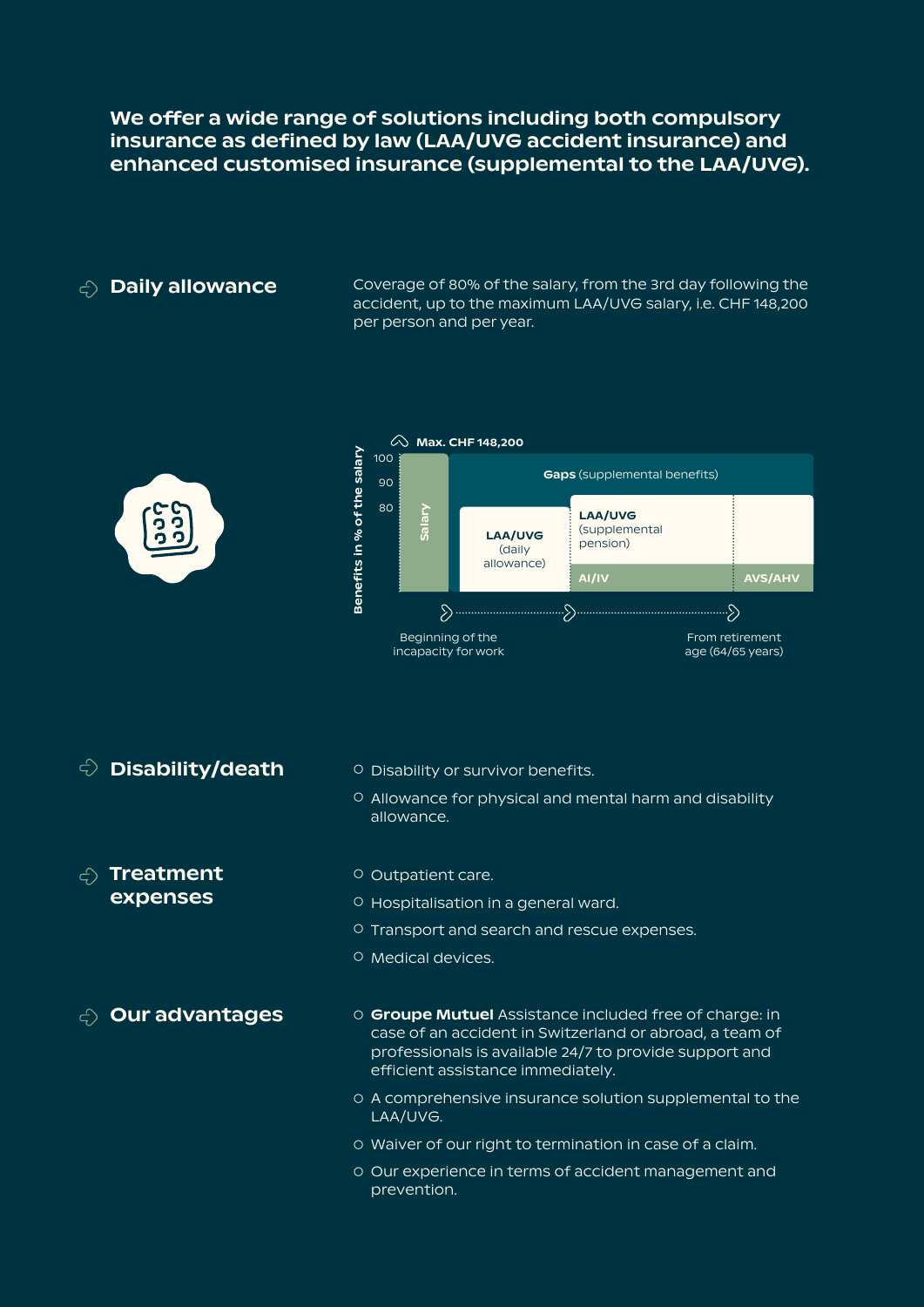

# Accident insurance supplemental to the LAA/UVG

To offer optimal coverage to your employees, complete the legal LAA/UVG coverage in the best possible way thanks to our many options for supplemental accident insurance. You can choose one of our predefined packages or opt for a customised solution.

| <b>Daily allowance</b>                                    | <b>Possible coverage:</b>                                                                                                                                 |  |  |
|-----------------------------------------------------------|-----------------------------------------------------------------------------------------------------------------------------------------------------------|--|--|
|                                                           | O LAA/UVG salary insurable up to 100% (maximum CHF 148,200).                                                                                              |  |  |
|                                                           | O AVS/AHV salary insurable up to 80%, 90% or 100% (up to a<br>maximum of CHF 500,000).                                                                    |  |  |
|                                                           | <sup>O</sup> Daily allowance paid during the legal waiting period of 2 days.                                                                              |  |  |
| <b>Disability or death</b>                                | O Lump-sum benefit in case of disability and/or death.                                                                                                    |  |  |
|                                                           | O Disability or survivors' pension for the excess salary.                                                                                                 |  |  |
|                                                           | O Coverage of cosmetic damage.                                                                                                                            |  |  |
|                                                           | O Reimbursement of rehabilitation expenses for another<br>occupation.                                                                                     |  |  |
| <b>Treatment</b><br>expenses                              | O Unlimited worldwide coverage.                                                                                                                           |  |  |
|                                                           | O Hospital stay in a semi-private or private ward.                                                                                                        |  |  |
|                                                           | O Alternative medicine, transport costs, etc.                                                                                                             |  |  |
| <b>Coverage of the</b><br>reduction imposed<br>by LAA/UVG | Coverage of the reductions applied to LAA/UVG benefits due<br>to serious misconduct of the insured person or hazardous<br>activities, excluding offences. |  |  |
|                                                           | ≪<br>salary<br>100<br><b>Excess</b><br>Disabilitv<br>pensions<br>Supplemental<br>lump-sum<br>nn                                                           |  |  |